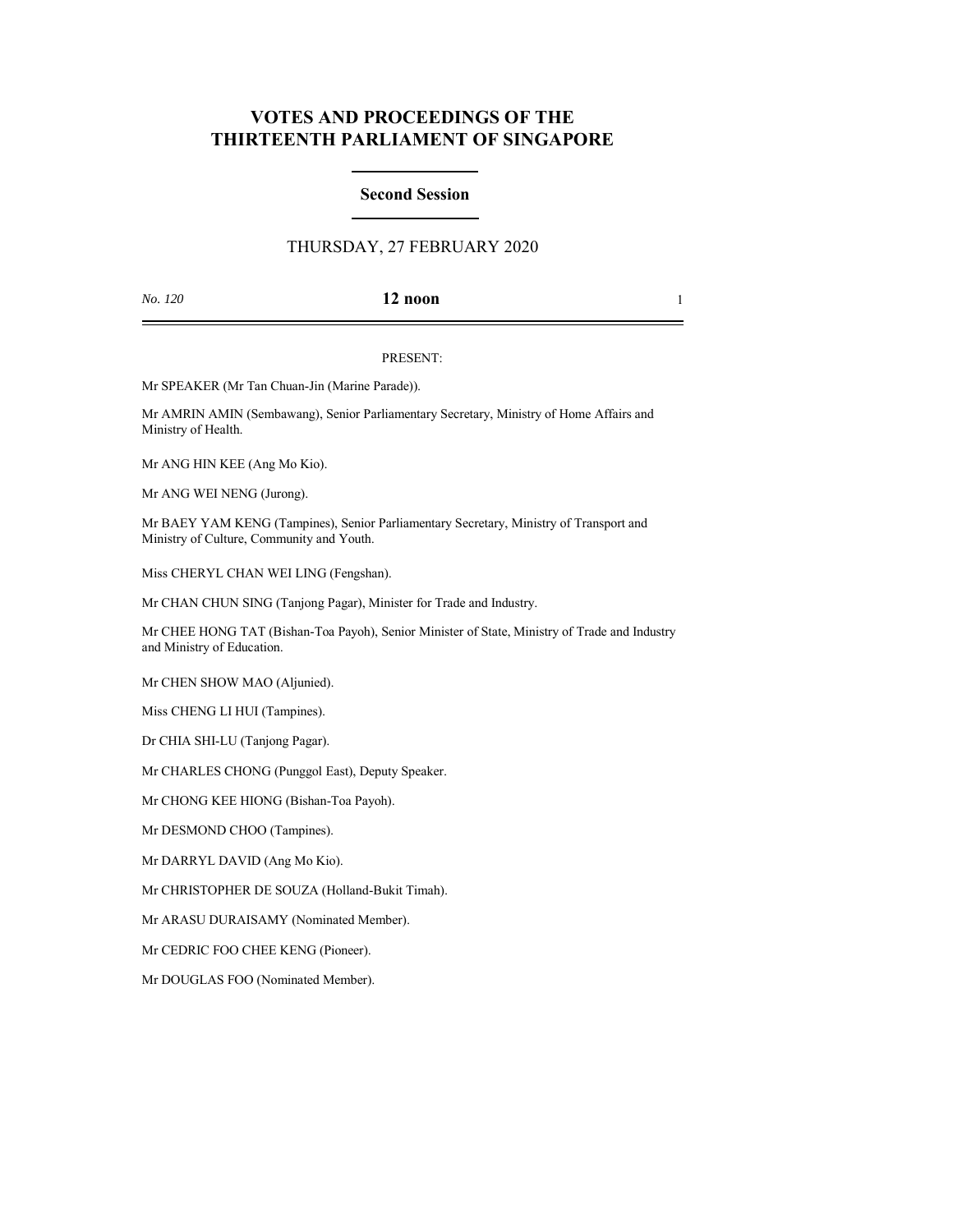Ms FOO MEE HAR (West Coast).

Ms GRACE FU HAI YIEN (Yuhua), Minister for Culture, Community and Youth and Leader of the House.

Mr GAN KIM YONG (Chua Chu Kang), Minister for Health.

Mr GAN THIAM POH (Ang Mo Kio).

Mr GOH CHOK TONG (Marine Parade).

Assoc Prof DANIEL GOH PEI SIONG (Non-Constituency Member).

Mr HENG CHEE HOW (Jalan Besar), Senior Minister of State, Ministry of Defence.

Mr HENG SWEE KEAT (Tampines), Deputy Prime Minister and Minister for Finance.

Mr TERENCE HO WEE SAN (Nominated Member).

Ms INDRANEE RAJAH (Tanjong Pagar), Minister, Prime Minister's Office, Second Minister for Finance and Second Minister for Education.

Dr INTAN AZURA MOKHTAR (Ang Mo Kio).

Mr S ISWARAN (West Coast), Minister for Communications and Information and Minister-incharge of Trade Relations.

Dr JANIL PUTHUCHEARY (Pasir Ris-Punggol), Senior Minister of State, Ministry of Transport and Ministry of Communications and Information and Government Whip.

Mr KHAW BOON WAN (Sembawang), Coordinating Minister for Infrastructure and Minister for Transport.

Dr AMY KHOR LEAN SUAN (Hong Kah North), Senior Minister of State, Ministry of the Environment and Water Resources and Ministry of Health.

Dr KOH POH KOON (Ang Mo Kio), Senior Minister of State, Ministry of Trade and Industry.

Mr KWEK HIAN CHUAN HENRY (Nee Soon).

Dr LAM PIN MIN (Sengkang West), Senior Minister of State, Ministry of Health and Ministry of Transport.

Er Dr LEE BEE WAH (Nee Soon).

Mr DESMOND LEE (Jurong), Minister for Social and Family Development and Second Minister for National Development and Deputy Leader of the House.

Mr LEE HSIEN LOONG (Ang Mo Kio), Prime Minister.

Mr LEE YI SHYAN (East Coast).

Mr LIANG ENG HWA (Holland-Bukit Timah).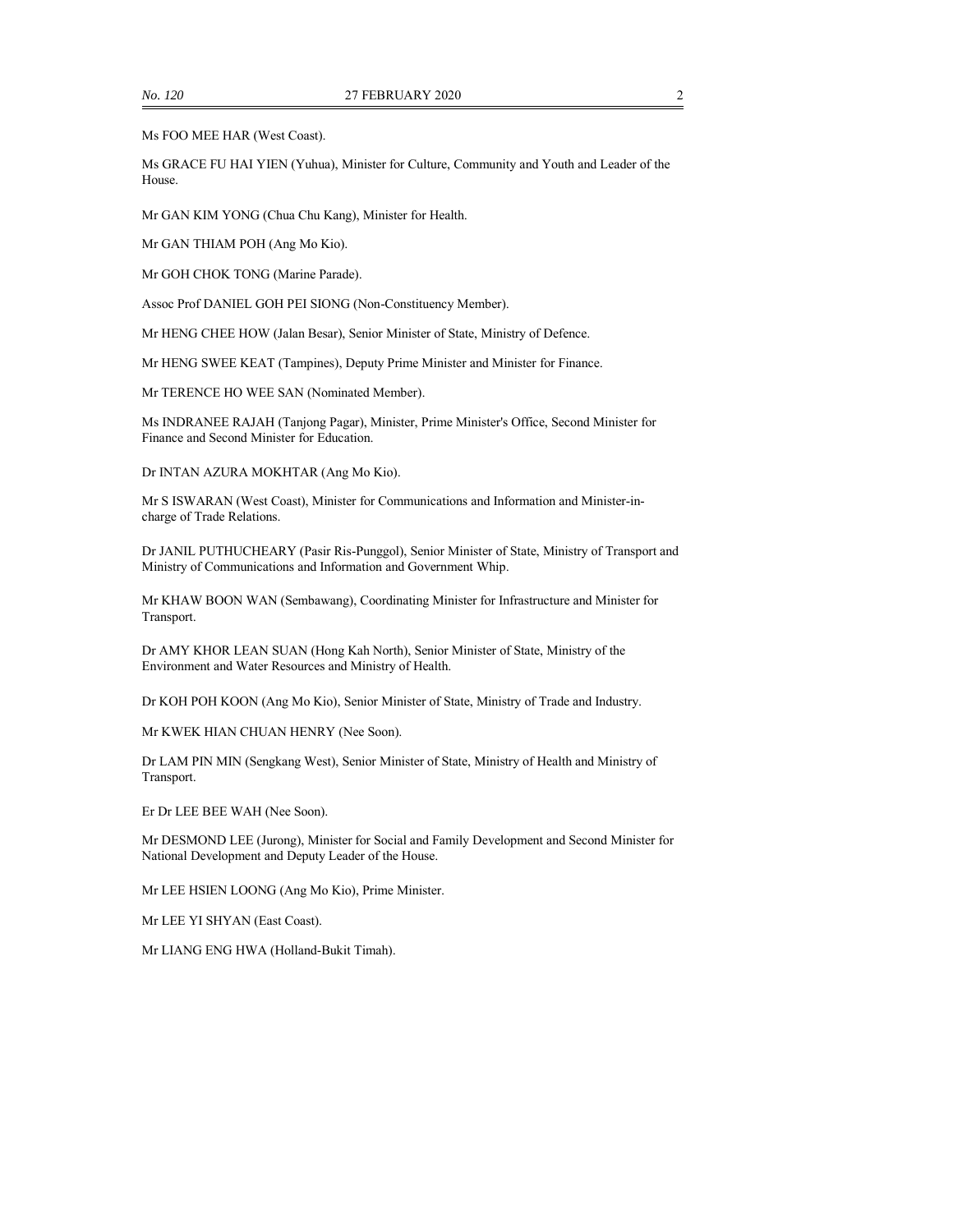Mr LIM BIOW CHUAN (Mountbatten), Deputy Speaker.

Mr LIM HNG KIANG (West Coast).

Prof LIM SUN SUN (Nominated Member).

Ms SYLVIA LIM (Aljunied).

Dr LIM WEE KIAK (Sembawang).

Mr LOW THIA KHIANG (Aljunied).

Ms LOW YEN LING (Chua Chu Kang), Senior Parliamentary Secretary, Ministry of Education and Ministry of Manpower.

Dr MOHAMAD MALIKI BIN OSMAN (East Coast), Senior Minister of State, Ministry of Defence and Ministry of Foreign Affairs.

Mr MOHAMED IRSHAD (Nominated Member).

Mr MUHAMAD FAISAL ABDUL MANAP (Aljunied).

Assoc Prof Dr MUHAMMAD FAISHAL IBRAHIM (Nee Soon), Senior Parliamentary Secretary, Ministry of Education and Ministry of Social and Family Development.

Mr MURALI PILLAI (Bukit Batok).

Dr LILY NEO (Jalan Besar).

Mr NG CHEE MENG (Pasir Ris-Punggol), Minister, Prime Minister's Office.

Dr NG ENG HEN (Bishan-Toa Payoh), Minister for Defence.

Mr LOUIS NG KOK KWANG (Nee Soon).

Ms ANTHEA ONG (Nominated Member).

Mr ONG TENG KOON (Marsiling-Yew Tee).

Mr ONG YE KUNG (Sembawang), Minister for Education.

Ms JOAN PEREIRA (Tanjong Pagar).

Mr LEON PERERA (Non-Constituency Member).

Ms DENISE PHUA LAY PENG (Jalan Besar).

Mr PNG ENG HUAT (Hougang).

Mr PRITAM SINGH (Aljunied).

Ms IRENE QUAY SIEW CHING (Nominated Member).

Ms RAHAYU MAHZAM (Jurong).

Mr SAKTIANDI SUPAAT (Bishan-Toa Payoh).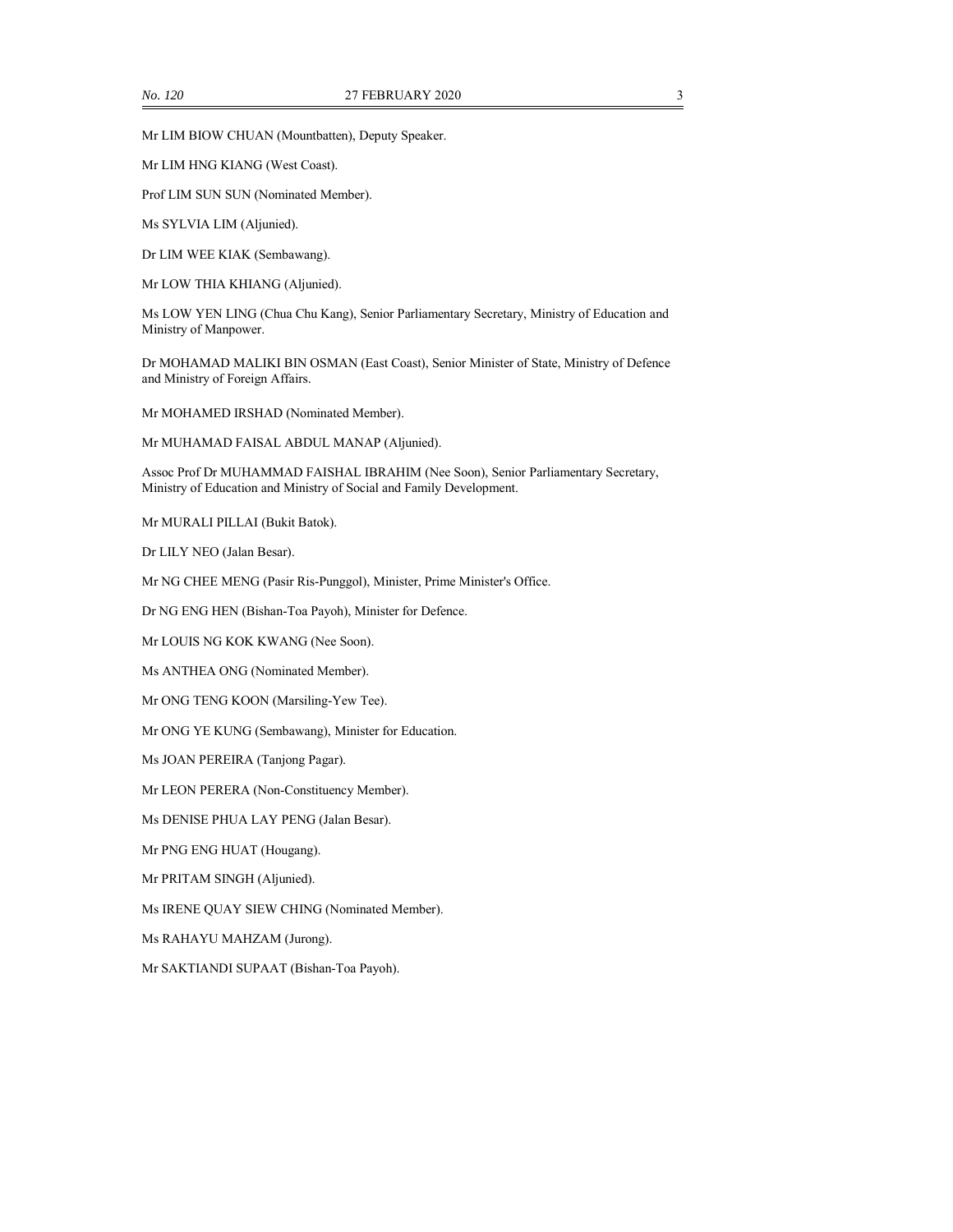Mr SEAH KIAN PENG (Marine Parade).

Mr K SHANMUGAM (Nee Soon), Minister for Home Affairs and Minister for Law.

Ms SIM ANN (Holland-Bukit Timah), Senior Minister of State, Ministry of Communications and Information and Ministry of Culture, Community and Youth and Deputy Government Whip.

Mr SITOH YIH PIN (Potong Pasir).

Ms SUN XUELING (Pasir Ris-Punggol), Senior Parliamentary Secretary, Ministry of Home Affairs and Ministry of National Development.

Mr DENNIS TAN LIP FONG (Non-Constituency Member).

Ms JESSICA TAN SOON NEO (East Coast).

Mr SAM TAN CHIN SIONG (Radin Mas), Minister of State, Ministry of Foreign Affairs and Ministry of Social and Family Development.

Dr TAN WU MENG (Jurong), Senior Parliamentary Secretary, Ministry of Foreign Affairs and Ministry of Trade and Industry.

Mr PATRICK TAY TECK GUAN (West Coast).

Mr TEO CHEE HEAN (Pasir Ris-Punggol), Senior Minister and Coordinating Minister for National Security.

Dr TEO HO PIN (Bukit Panjang).

Mrs JOSEPHINE TEO (Bishan-Toa Payoh), Minister for Manpower and Second Minister for Home Affairs.

Mr THARMAN SHANMUGARATNAM (Jurong), Senior Minister and Coordinating Minister for Social Policies.

Assoc Prof WALTER THESEIRA (Nominated Member).

Ms TIN PEI LING (MacPherson).

Mr VIKRAM NAIR (Sembawang).

Dr VIVIAN BALAKRISHNAN (Holland-Bukit Timah), Minister for Foreign Affairs.

Mr LAWRENCE WONG (Marsiling-Yew Tee), Minister for National Development and Second Minister for Finance.

Prof YAACOB IBRAHIM (Jalan Besar).

Mr ALEX YAM ZIMING (Marsiling-Yew Tee).

Mr YEE CHIA HSING (Chua Chu Kang).

Ms YIP PIN XIU (Nominated Member).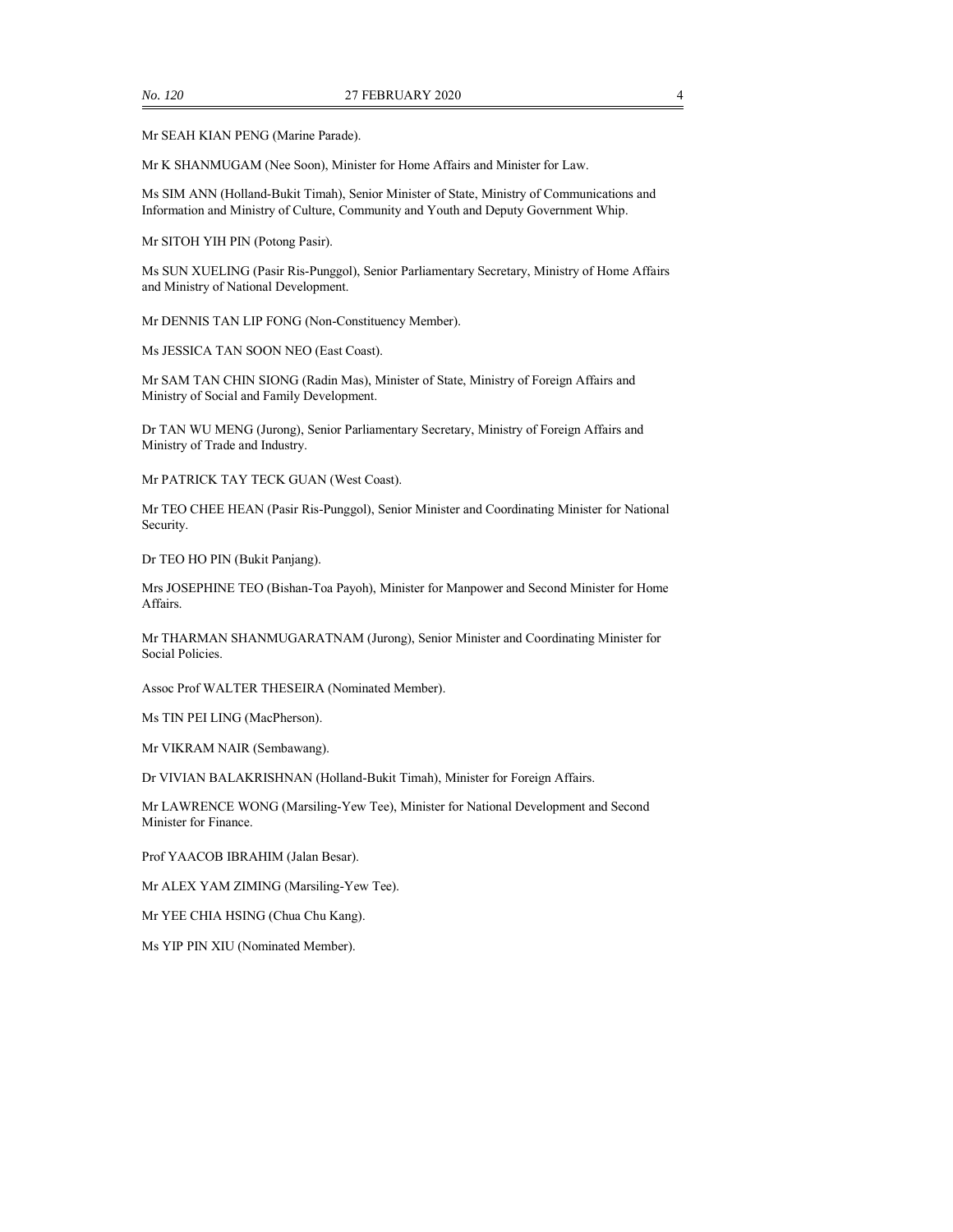Mr MELVIN YONG YIK CHYE (Tanjong Pagar).

Mr ZAINAL SAPARI (Pasir Ris-Punggol).

Mr ZAQY MOHAMAD (Chua Chu Kang), Minister of State, Ministry of National Development and Ministry of Manpower and Deputy Government Whip.

#### ABSENT:

Prof FATIMAH LATEEF (Marine Parade).

Mr LIM SWEE SAY (East Coast).

Mr MASAGOS ZULKIFLI B M M (Tampines), Minister for the Environment and Water Resources and Minister-in-charge of Muslim Affairs.

Mr TEO SER LUCK (Pasir Ris-Punggol).

Mr EDWIN TONG CHUN FAI (Marine Parade), Senior Minister of State, Ministry of Law and Ministry of Health.